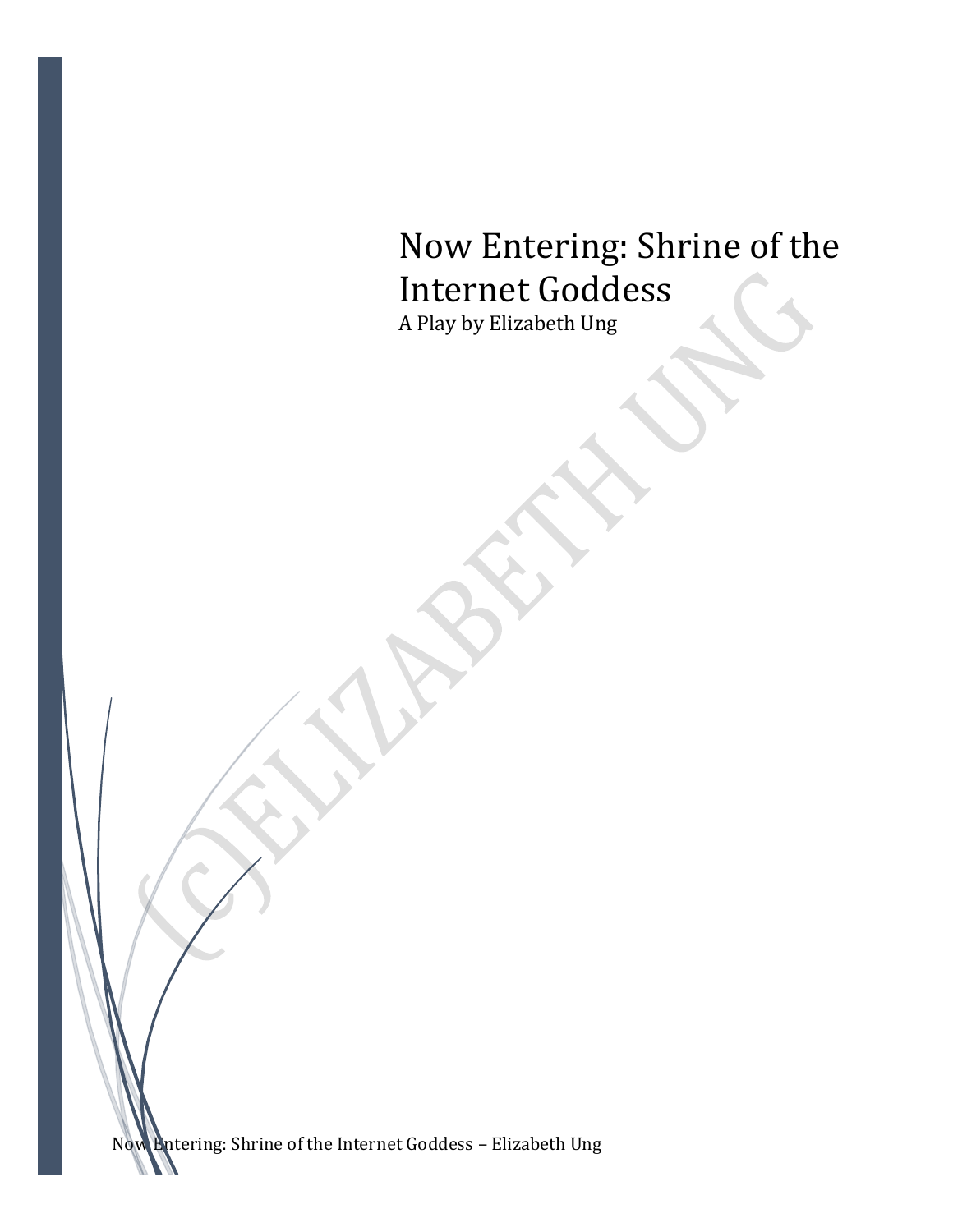#### **CHARACTERS---**

*THE WOMAN* – also plays the *CHILD*, the *MOTHER*, the *JUDGE*, the *BOY*, and the *GODDESS* Must be of East Asian, Southeast Asian, South Asian, or Pasifika heritage/descent.

#### **SETTING---**

A physical embodiment of an internet shrine where memories/flashbacks can take place.

Written for Truepenny Project's *IMmortal:* A Collection of Plays that premiered Fall 2021 in Baltimore, Maryland.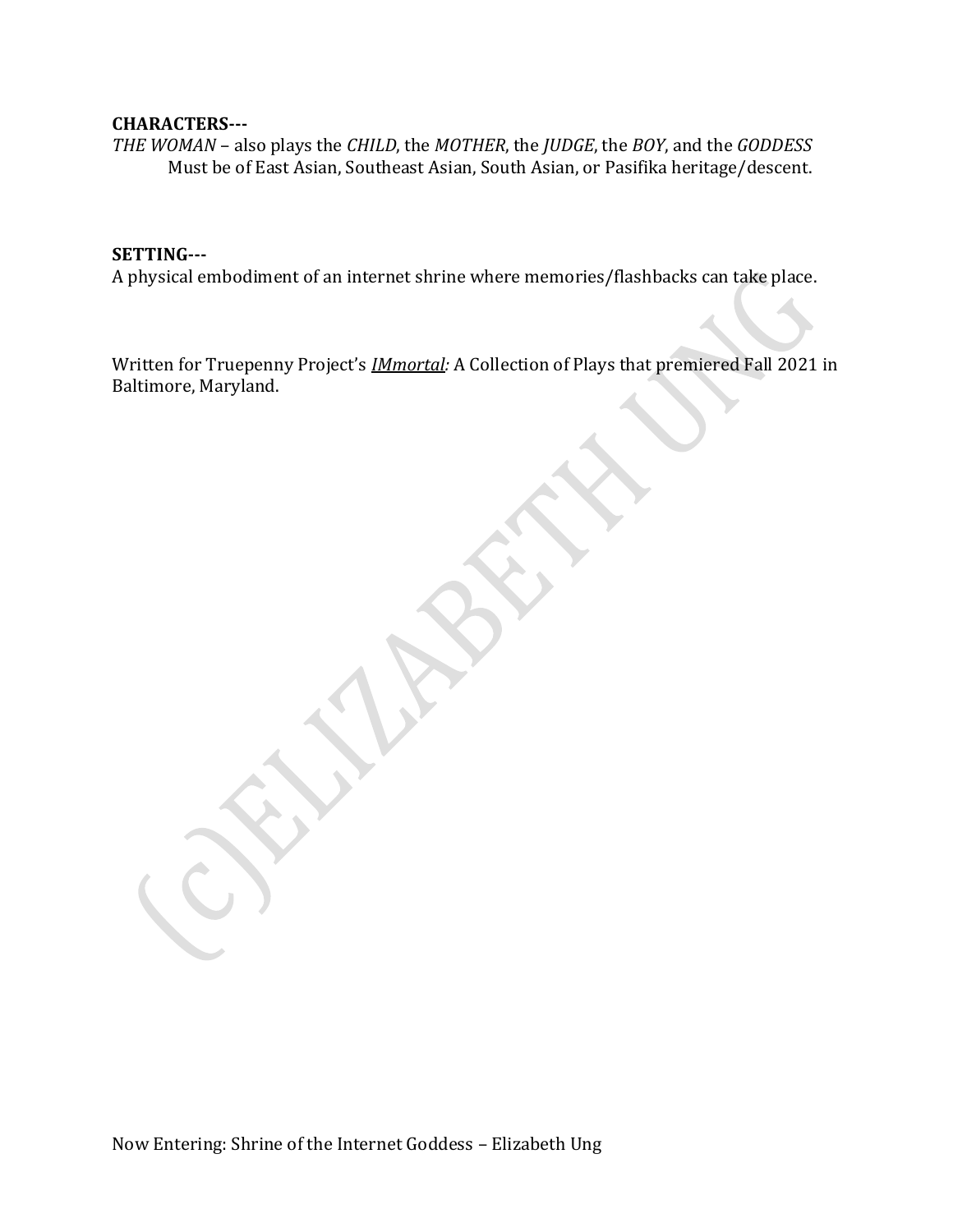*(In the beginning, there is silence, darkness.*

*Then, a sound. Another sound. A flicker of light.*

*The SPIRIT wanders in, performing a slow, ritualistic march. They hum a tune that is meditative.*

*They dance and move. It evolves into rhythm. Then into music.*

*And it's beauty.* 

*The lights and sound flow with the SPIRIT's movement.*

*Water. Wind. Trees. Fire.*

*The SPIRIT slows down and becomes…*

*The CHILD sits and kneels. She holds something invisible. The CHILD smells it, takes a piece of it, kisses it, breathes into it.*

*Plays with the invisible thing like a ball. She bounces it, throws it. She can even play catch with an audience member or another existence in the space.*

*Then, the invisible thing sings a familiar folktune in her ear. She echoes it. It does it again and she does it again. She may even invite the audience to echo the song.*

*The invisible thing is now a bicycle. She rides it with fear at first, but it changes into pure joy. She rides up and down hills, forests, bumpy roads.*

*And then, she crashes.*

*And the CHILD cries for the first time. The crying is silent, but the movements still suggests that she scraped her knee.*

*Then, the invisible thing becomes something…unknown to her. She stops crying. Now she is curious.*

*The CHILD grasps the invisible thing. She embraces it, hearing it speak. She leans in closer. The invisible thing apologizes. She's confused as to how to take this. But with all her childhood innocence, she smiles and speaks her first words.)*

#### **THE CHILD**

It's okay.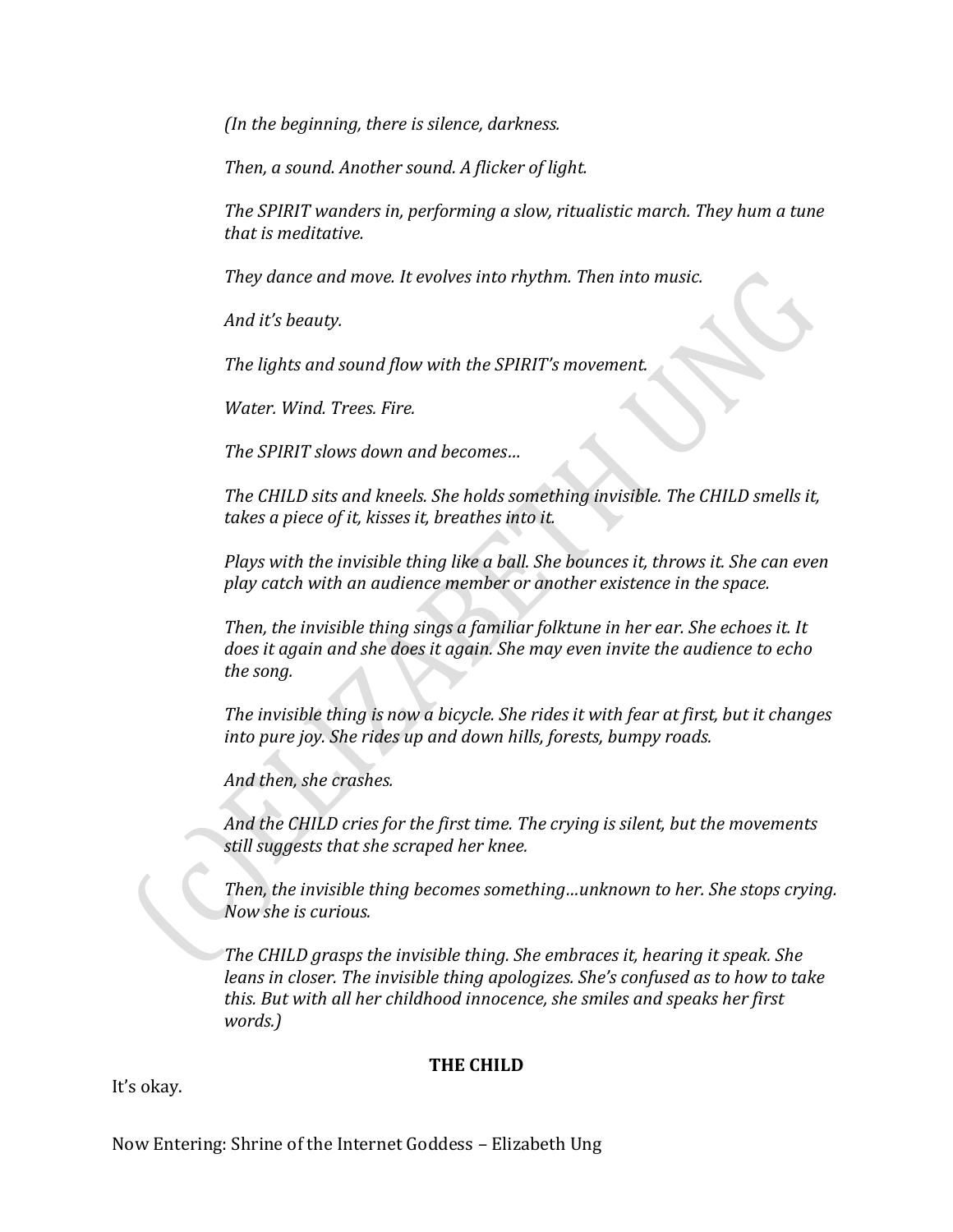*(The CHILD then moves with the invisible thing, creating a circular dance. As the CHILD spirals around the circle, she becomes…*

*The WOMAN. She is swimming. At first, it's casual smooth sailing. Then, the tide gradually turns against her. She starts sinking. A distorted voiceover is heard.)*

#### **A VOICE**

A tsunami hit the shore at about 3AM on the second Sunday---

*The WOMAN shoots a hand up, as if emerging from the depths of the ocean. She holds the invisible thing like a weapon. It is a spear that she throws.* 

#### **A VOICE**

It seemed nearby waters began to darken and the once sapphire skies were clouded grey---

*(She throws it again, targeting something. Then, the invisible thing becomes a bow and arrow. She readies the arrow, scanning the audience until she sees her target. Then, she releases it.*

*The invisible thing is now a tidal wave. The WOMAN performs a few gestures as sounds of a tsunami crash.)*

## **A VOICE**

The entire population were submerged in a tidal wave---there were no survivors except--- This act of divinely betrayal---

Will go down in history--- Forever remembered---

> *(The WOMAN cuts off the voice with a gesture. A change in lights shift into the present environment.*

*The WOMAN turns to the audience of spirit confidants.)*

## **THE WOMAN**

From this day on, I am a stranger to myself. To my *former* self.

What is there to remember, after all?

My reputation exceeded my need for belonging. The isolation this existence brings is pointless.

Utterings of my name in a thousand different languages over a thousand different lifetime *kept* me here. Day after day of prayer, offerings, gifts, sacrifices. Imprisoned forever as long as spoken and written word exists.

I am ever-lasting so long as people are ever-lasting.

Who'd want *that*?

…

And so, I did such a terrible thing.

If I couldn't just simply die, oblivion's the next best thing.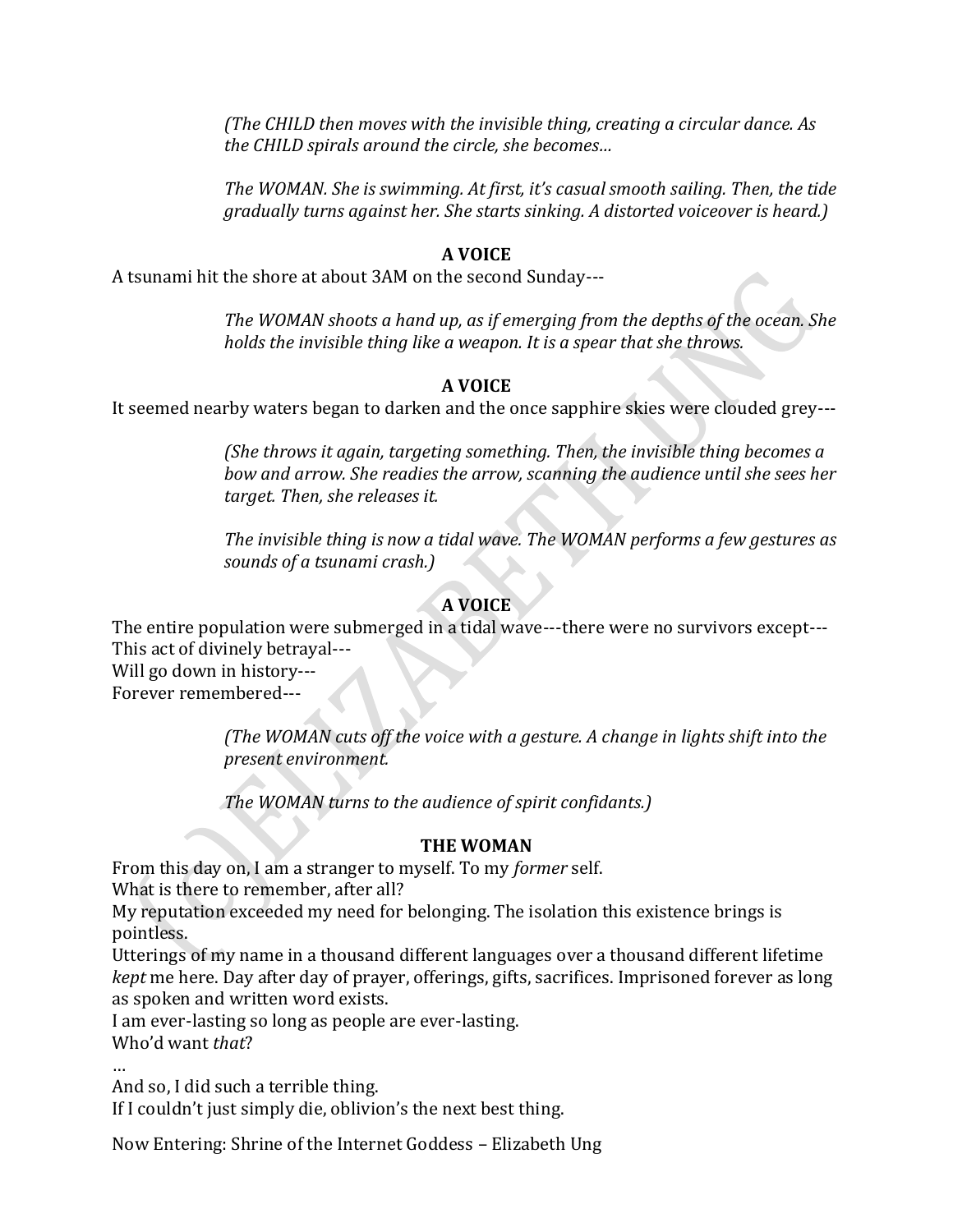Sleep is the next *next* best thing but then you just keep waking up every day. Once I'm settled into a new name, a new face, a new prayer, a new vessel, a new life…I can be free from the eons of suffering and torment and old memories.

I…I don't regret what I did. In fact, I'll just forget about it eventually! No regrets now, no regrets later. Right?

## *(The WOMAN seeks assurance from the audience. After a moment, she gets an idea and goes to her screen, typing.*

## **THE WOMAN**

"…and I believe that there is a way to erase myself from the world. Wipe the slate clean. Become a new 'person.' And then maybe, I can feel what it's like to die and be reborn. My name is---"

…

"---my old name is of no importance anymore."

*(beat)*

"I mean, how hard can changing one's identity be? You *humans* do this magic trick called 'doxing' and instantly, you are someone else for a few moments. You can take their birthright and assigned numbers---I believe you call it 'socials securities'---to obtain material wealth. Blegh.

I get it though. Modern society and modern gods are completely dependent on such superficial conceptual currencies. In fact, it'd be completely impossible to separate oneself from the wiles of capitalism."

> *(The WOMAN opens a tab on her laptop to research something along the lines of bank accounts or money or if it's possible to live without money. After a few moments, her results seem to provide a certain hint at what may come.)*

## **THE WOMAN**

I have burned every scroll, book, account, witness, and Wikipedia page attached to my former name. I drowned everything of my former life into the depths of the ocean. To be forgotten. Cannot be reached. Never to resurface.

And it took *a long time* to do so. Like, I know I was a minor god or something, but I had no idea I was *that* well-known. I discovered that I had at least a *hundred* variations of my name---I can't even remember the original dialect. And there have been a lot more languages and dialects than there were centuries ago…

You know, I wonder what was the origin of my---

… I digress.

"It's time to open up my new shrine as a brand spankin' new goddess! This 'shrine' is free to everyone and anyone who has access to the 'internet' and has a good 'Wi-Fi' hotspot." Ooh, I hope these "hotspots" won't burn them. Humans are delicate. "Feel free to leave a comment. Get to know the new me!"

> *(The WOMAN waits. At first, she is excited and fantasizes about the prospect of being a new…being.*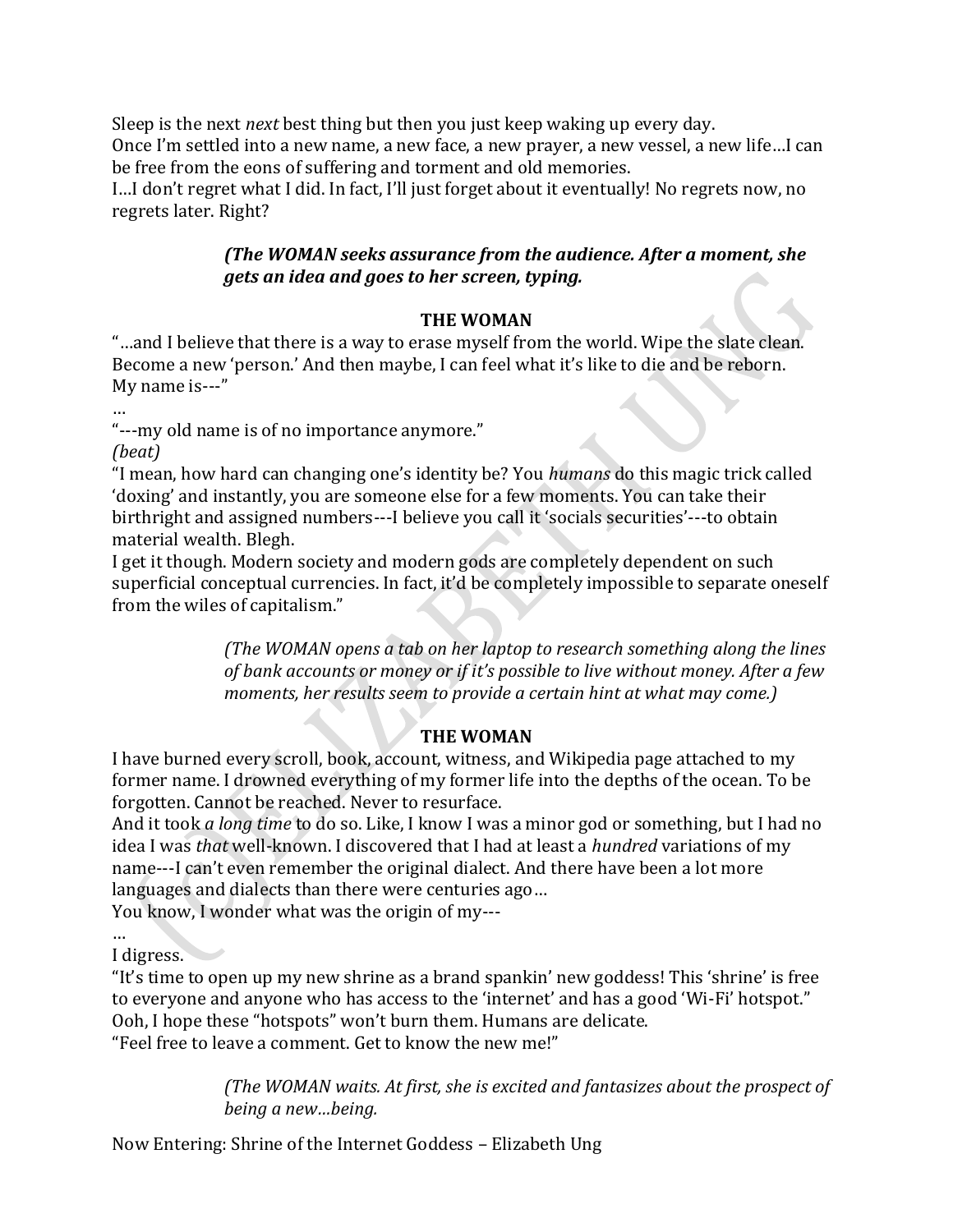*After a moment, she starts fidgeting from the boredom. Checking the desk. Checking the laptop. Humming a tune.*

*She summons a mirror and looks at herself.)*

#### **THE WOMAN**

"My name is…of no importance anymore."

… But how will they know that it's a different me than the me before?

> *(The WOMAN contemplates. She opens up a search engine on one of the keyboards.)*

#### **THE WOMAN**

"Popular…names…for goddesses---"

… "Popular…names…for humans---" Huh? No, wait… "Popular names."

… "Ava." "Emily." "Olivia." Eh.

Why would I want a *popular* name, though? That would just be confusing. And

unoriginal.

A name has to have

meaning, you know?

Like, "Hey, I'm leaving my mark in this lifetime!"

A name tells you where you were born or what kind of personality your parents want you to have.

A name is supposed to be cherished anyway.

And changing my name is a cherishing thing.

*If* I do it the right way.

…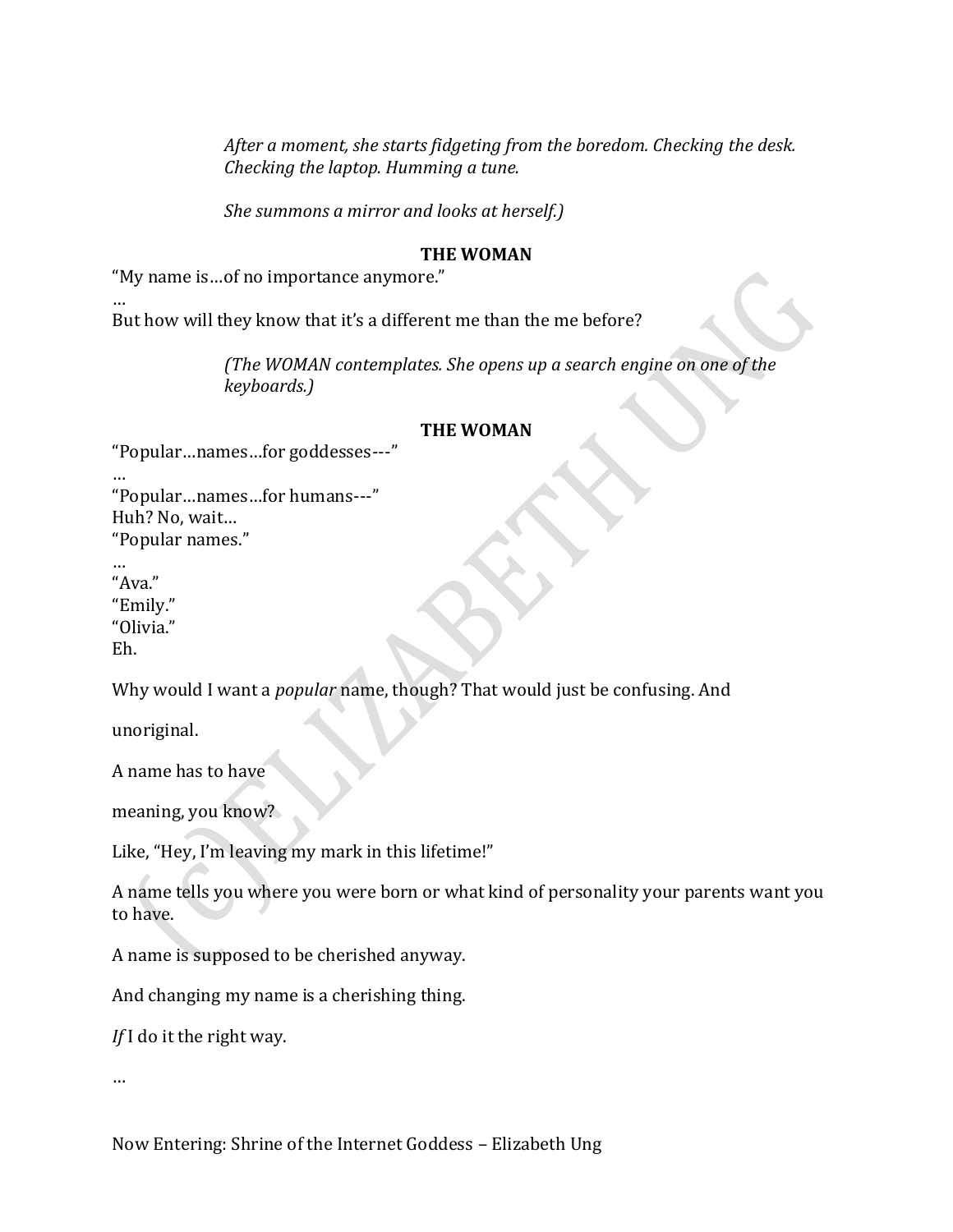And it's all the same with prayers, too. Ooh, I almost forgot.

What will they pray to me for now?

## *(beat)*

I mean, it's not uncommon for humans to pray to other humans for small things, right? Humans have prayed to Emperors, Kings, Presidents, "Kanyes" for measly attention. And wealth. Sometimes food and sex and rain.

Rain. Rain and water just wasn't for me anymore.

Sure, the world literally depends on it.

But I'm gonna leave all that to the *major* gods of the oceans or seas or whatever.

*(There is distant rumbling of thunderstorms in the background. She realizes this and makes a motion in the air. She waits for a few seconds. She sighs.)*

#### THE WOMAN

…It'll be fine. Yeah.

It's fine.

I can just...leave my "old job.

Yeah.

…

There are plenty of other Gods to take care of it. They got this!

But anyway, I need a new power. Something that is… more "humanly." You know? I think I want to go more subtle in this next life. Something that isn't having control over oceans, rivers, tsunami's, whirlpools or low tides.

A subtle prayer. Like…

The power to put a smile on your face.

…

Is that too cheesy?

*(A sound from the computer dings. At first, the WOMAN doesn't know how to react. Silence. Maybe looking at the audience for support, in confusion.*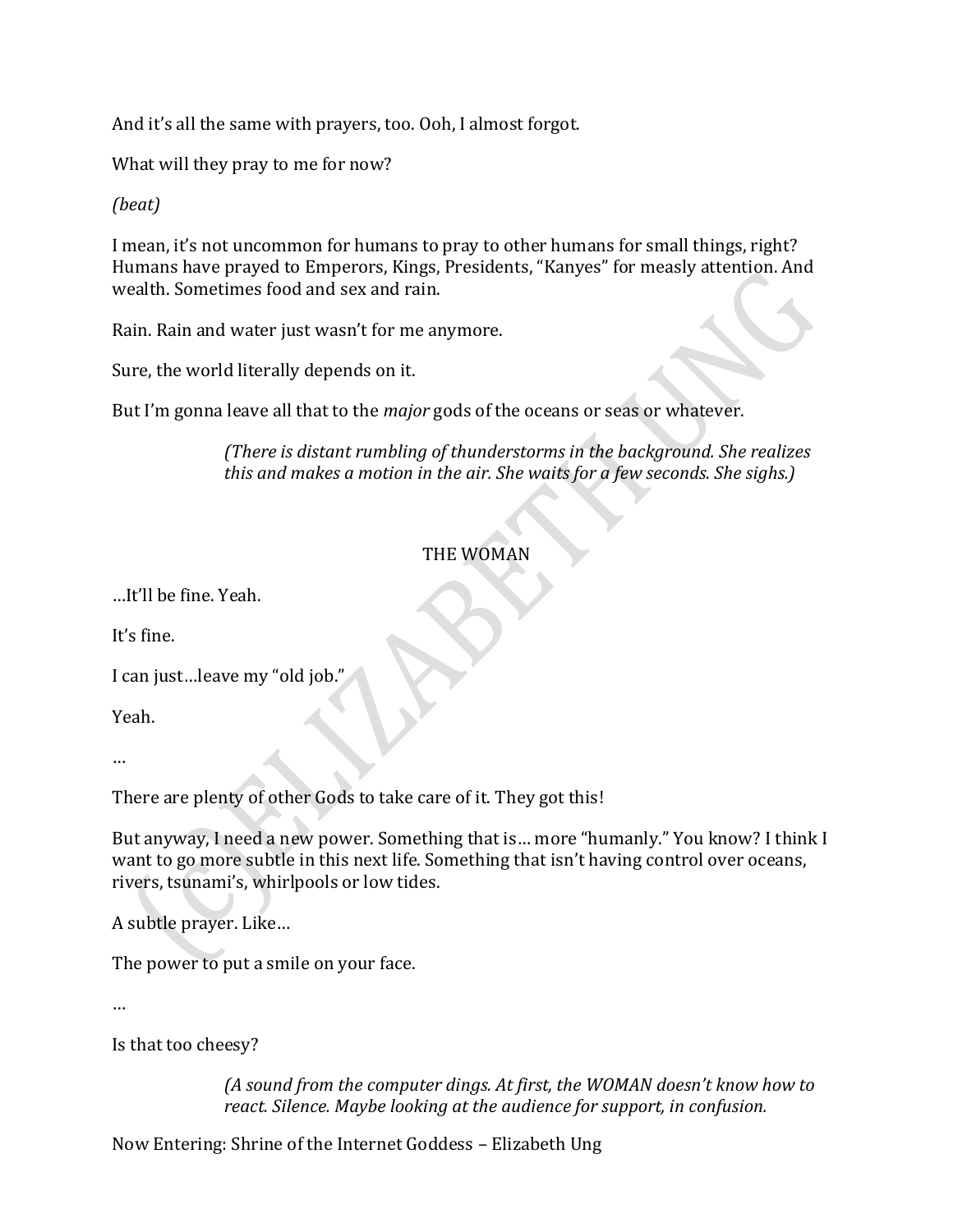*The computer dings again.* 

*The WOMAN musters courage and cautiously tip-toes up to a screen. She suddenly releases her breath, almost embarrassed.)*

*(She sits down casually and checks it.)*

#### **THE WOMAN**

Oh! It's a… "subscriber?"

Subscriber! Like…a worshipper. Yeah. Cool.

#### *(The WOMAN opens the email.)*

#### **THE WOMAN**

Ooooh, this one's from… "XXXKaiserShin074XXX." Huh.

"Hello, XXXKaiserShin074XXX! A beautiful name. Did your parents give it to you? Is it a local name? A popular one? Thank you for offering your sacrifice to my temple! Or as modern folks say nowadays, subscribe to my e-newsletter! I assure you, as soon as I figure out my new name and powers, I will live to serve humanity and your wishes! In the meantime, feel free to leave a prayer at the shrine-button!"

…

It's always so fun to learn of a new worshipper. Well, I mean…when I just came into existence, it was exciting. I was happy to get two or three worshippers at a time. The number of worshippers I would get each day would multiply. Soon, I would be talking with hundreds, then thousands of people.

Ensuring what I was doing was enough for them to stay.

I feared they would leave.

When people don't visit your temple, when they leave for another...

I would be forgotten about. I would be alone.

… Mother told me "loneliness is death." I felt this loneliness before, time after time, as humans grow old, and they forget and die. But it wasn't *death*. Because either one or two or three humans would still utter my name. Humans pass their names down to their children. Their children created a community of names and stories and memories.

And that community stayed.

And then… I stayed.

*(A notification is heard again. The WOMAN stops herself and checks another screen, re-centering herself.)*

## **THE WOMAN**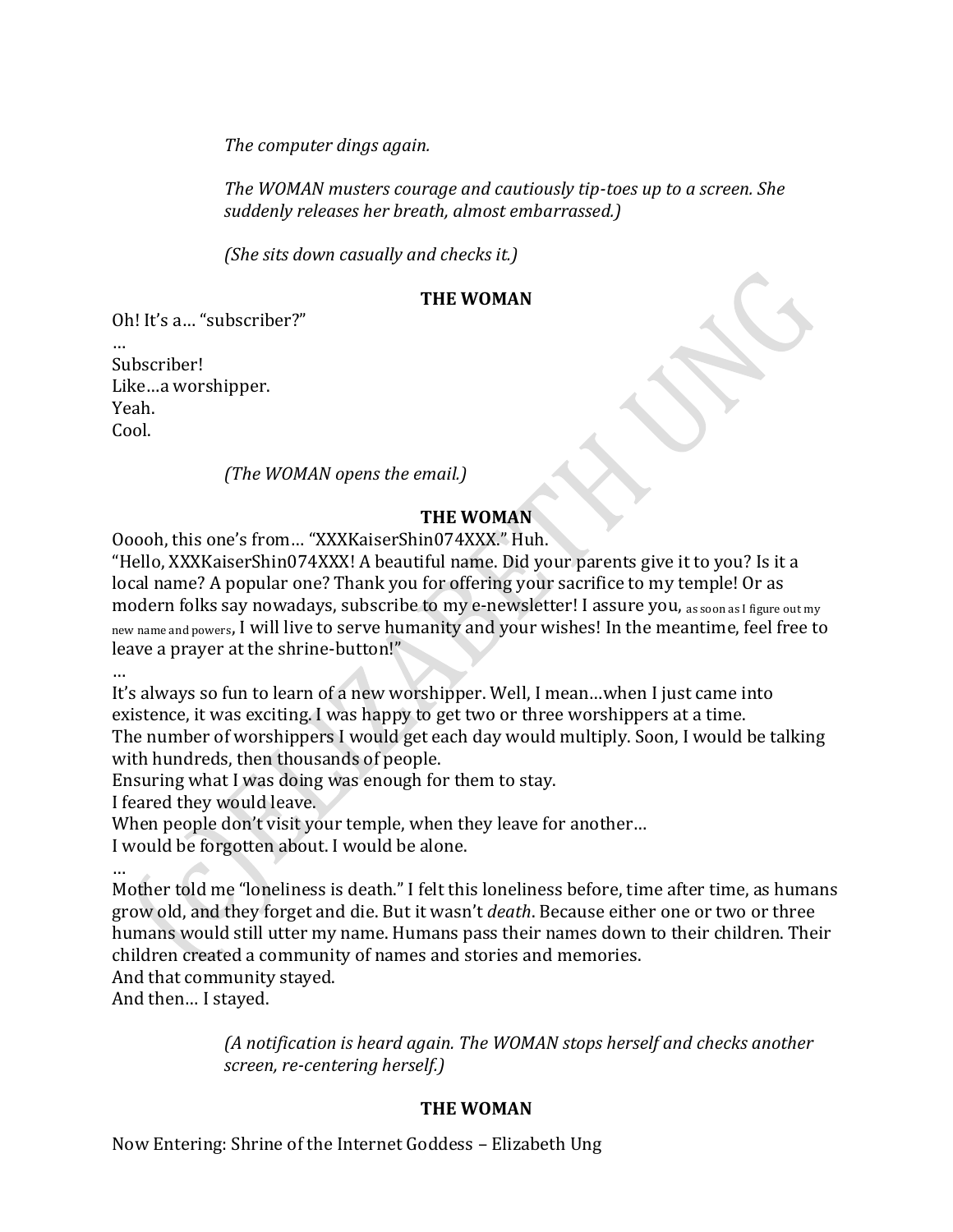Excuse me.

… Oh! Another subscriber. Yay.

… "Sexy\_Timez\_<3."

…

Okay, is that really a name?

#### … "IF YOU WANT A GOOD TIME CLICK ON THIS BUTTON TO SHOW LOCAL MILFS IN YOUR AREA CALL THIS NUMBER TO HOOK UP WITH OUR LOVELY LADIES AND---"

*(The WOMAN screams after seeing a rather lewd photo following the paragraph of the spam email.)*

#### **THE WOMAN**

THIS IS NOT A BROTHEL. Oh God!

*(The WOMAN deletes the email frantically.)*

*(She sighs and slumps in her chair. The WOMAN closes her eyes.*

*After a few moments of exhaustion, a notification rings. Then another. Then another. The notifications become a cacophony of dings until it becomes a drone.*

*The WOMAN is in a dream. She now wears a more goddess-like robe. She holds relics of shamanism and is performing a rite with movement and dance that is different than the sequence before.*

*A voiceover speaks over this dream, the voice of The MOTHER, also voiced by the actor playing the WOMAN.)*

## **THE MOTHER (v.o.)**

What have I always told you?

Your birth was neither an accident nor planned. It happened because it was so. For your worshippers, they help you live. Your given name is decided by them. And it is so. Until the end of time, you exist in their hearts. Their dreams. Their projections about their feeble lives and worries. It is your duty to cherish them, crush them a few times, but mostly cherish and execute them in your own power and wisdom.

…

Your father and I were worried you'd be buried into oblivion. I mean, you were so small and clumsy! It was quite cute. Adorable. Like a baby beach turtle ready to ride out on the waves of the vast Ocean. The currents could've caught you under their terrible oppressions. But you survived through memory. *I'm* even impressed.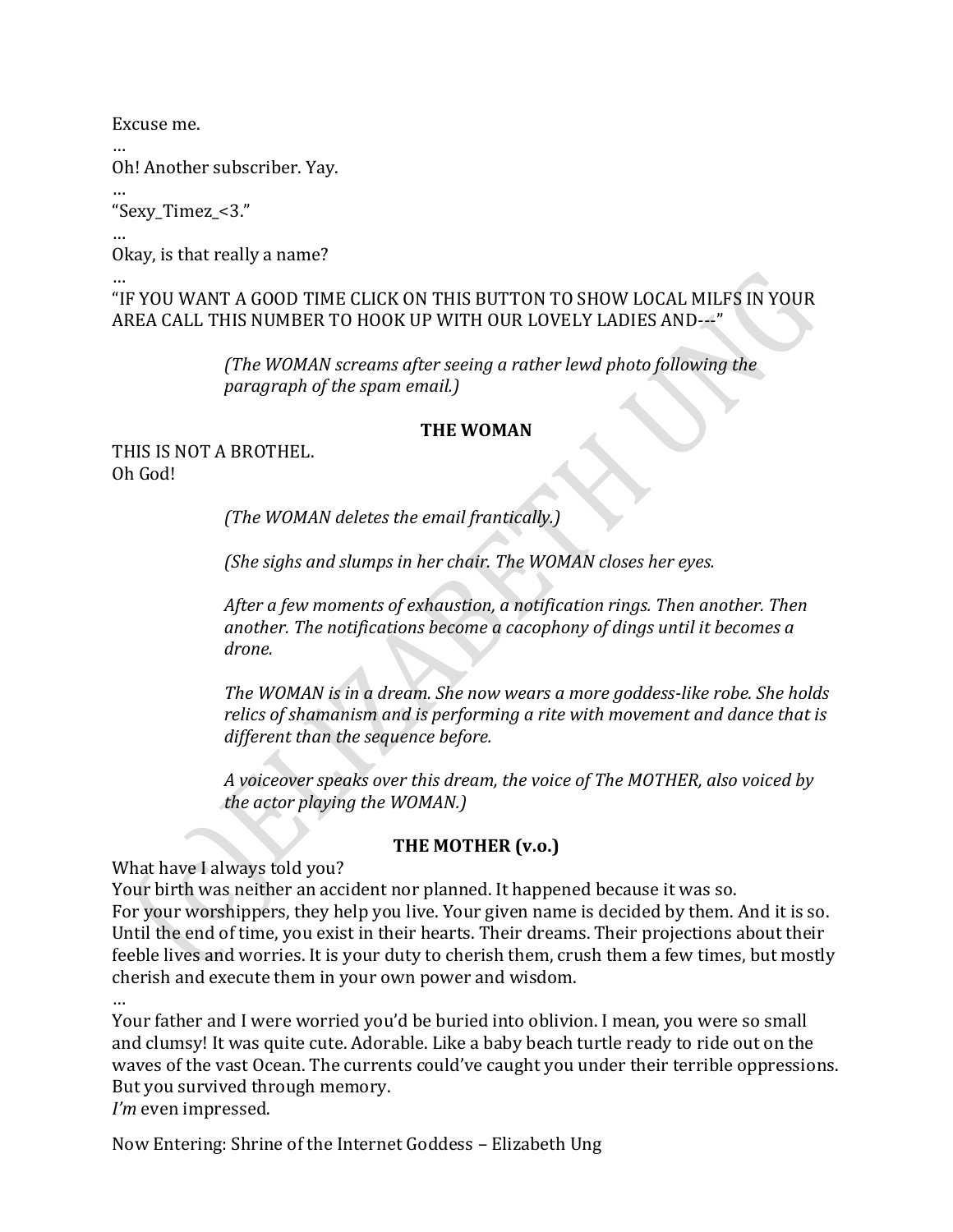…

...

Although, if I had to say one thing about you that I find a little irksome---just a little---I'd say it was your kindness.

You take on so much for so little in return.

You've allowed the Ocean's waves to carry you across, but if you don't pay attention to your direction, to preserving your strength to swim, it will drown you.

You have so much compassion for even the lowliest follower. The woman who is widowed. The old man on the verge of death. The child with a limp.

Yes, I'm saying I'm a little disappointed you aren't finding a middle ground. Your purpose is lost. Take each prayer and decide with kindness. But also sternness. This is the life you were born into.

… I didn't decide it. And neither did you---